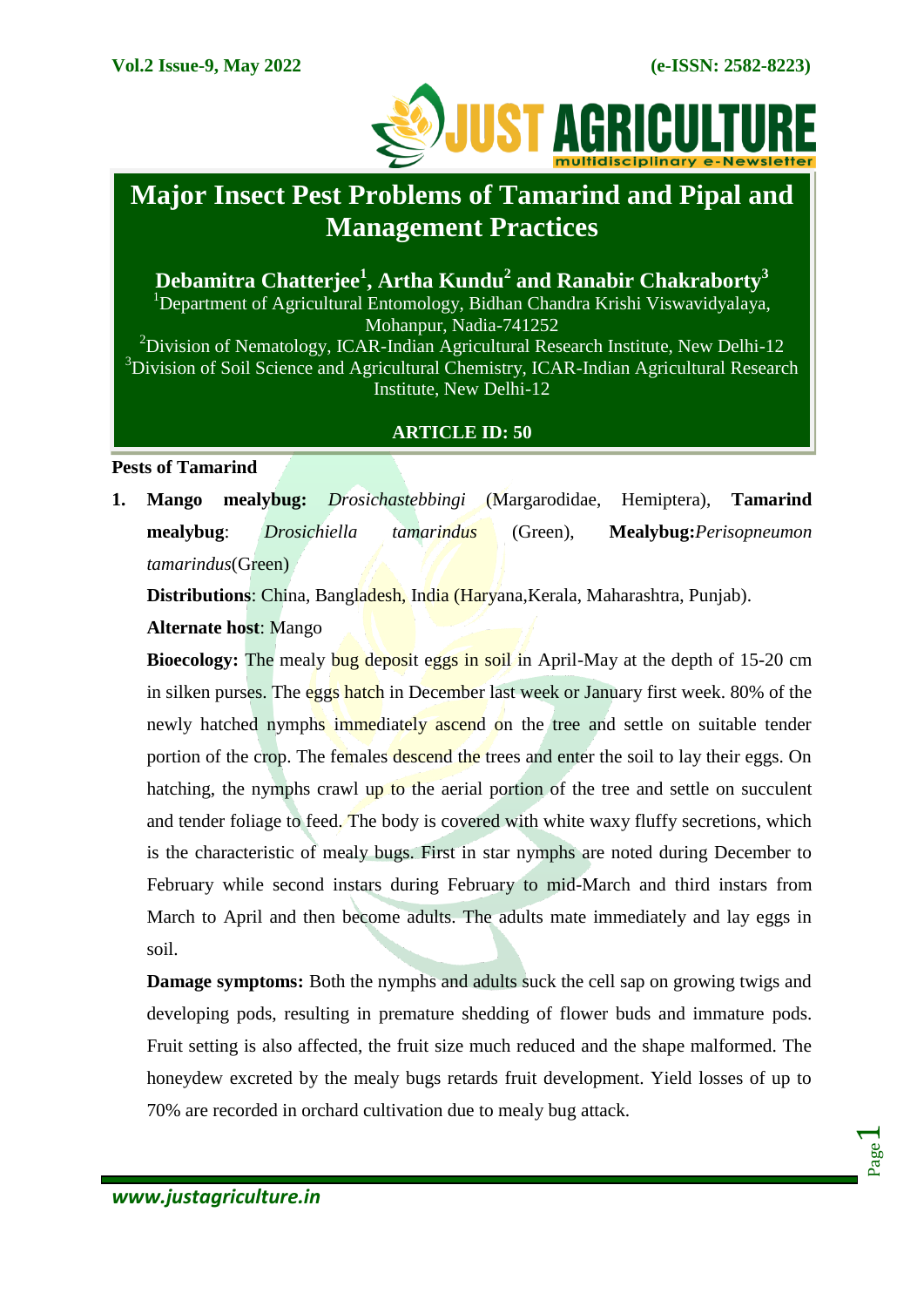

**Management:** Physically remove the insects by handpicking or prune them out. Insecticidal soaps, horticultural oil, or neem oil insecticides applied directly on mealy bugs can provide some suppression, especially against younger nymphs that have less wax accumulation.70% or less solution of isopropyl (rubbing) alcohol in water may be dabbed directly on mealybugs with a cotton swab to kill them or remove them (Jayaraj and Ananthan, 2009).

**2. Oriental yellow scale/Oriental red scale**:*Aonidiellaorientalis* (Newstead) (Diaspididae, Hemiptera), **West Indian red scale/Rufuos scale:***Selenaspidusarticulatus* (Morgan)

**Distributions:** This species is likely native to Asia. It can be found nearly worldwide today. It is common in many tropical and subtropical areas.

**Bioecology:** The female attaches to the surface of a plant, forms a waxy shield, and lays eggs beneathit. Theyareoften viviparous, producing live young instead of laying eggs. The larvae emerge and leave the shield; at this point they are called "crawlers". They roam the plant, feeding on sap by inserting their stylets. Males reach the adult stage at about 19 days. Females reach adulthood and yield the next generation of larvae at about 44 days. Males have wings but no mouthparts, and they do not feed. There are about 3-5 generations/year, depending on conditions. This is a scale insect, a tiny insect which is most easily identified by the female, which attaches itself to a host plant, loses its legs, and remains stationary covered by a somewhat rounded scale-like shield of wax. In this species, the female forms a flat, circular scale which is white, brown, or yellow in color. The winged male of this species also produces a scale.

**Damage symptoms:** Insect damages the plant by sucking sap, weakening it. The physical damage includes discoloration and deformation of leaves. Flowers and fruits fail to develop. When the insects feed on the fruits they got discoloured and warped, reducing their value on the market. Infestations can kill plants, even established trees. Heavy infestation causes yellowing of foliage and defoliation, dieback of small twigs, and premature fruit drop.

# **Management:**

 $\pm$  To get rid of scale insects prune and dispose of infested branches, twigs and leaves

Page  $\boldsymbol{\sim}$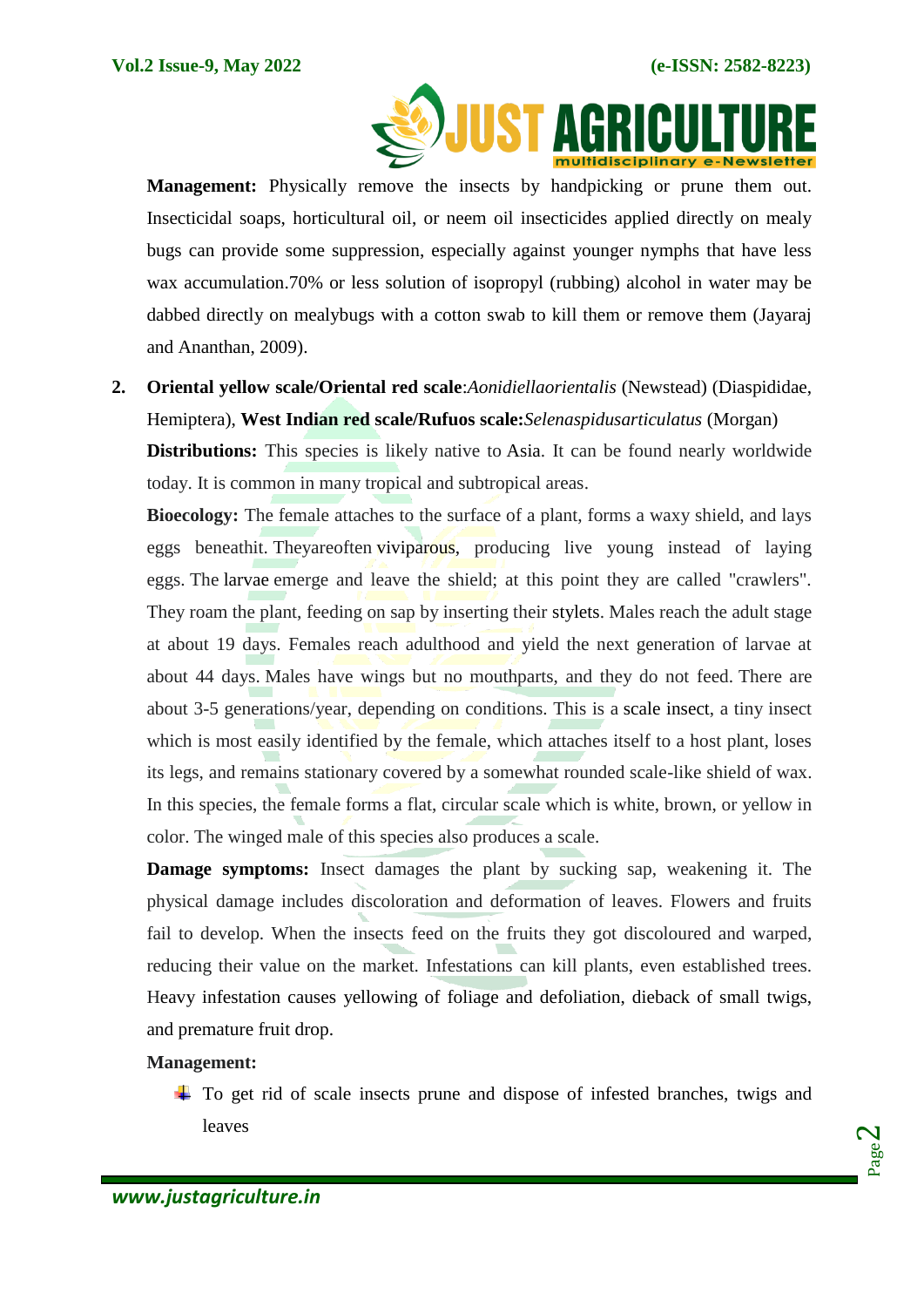

- When scale numbers are low, they may be rubbed or picked off of plants by hand.
- $\overline{\phantom{a}}$  Dabbing individual pests with an alcohol-soaked cotton swab or [neem-based](https://www.planetnatural.com/product-category/growing-indoors/hydroponics/leaf-shine-wash/) leaf [shine](https://www.planetnatural.com/product-category/growing-indoors/hydroponics/leaf-shine-wash/) will also work when infestations are light.
- $\overline{\phantom{a}}$  Commercially available [beneficial](https://www.planetnatural.com/product-category/natural-pest-control/beneficial-insects/) insects, such as ladybugs and lacewing, are natural predators of the young larval or "crawler" stage.
- Organic pesticides, like [insecticidal](https://www.planetnatural.com/product/safer-insecticidal-soap/) soap and [d-Limonene](https://www.planetnatural.com/product/orange-guard/) can also be used to kill the larvae
- **3. Tamarind weevil**:*Sitophiluslinearis* (Curculionidae,Coleoptera)

**Alternate host:** It is only found from the seeds of [tamarind.](https://en.wikipedia.org/wiki/Tamarind)

**Bioecology:** The adult is reddish brown to dark brown, slightly shiny, and measures 4-4.5 mm long. Mating takes place a few days after emergence and egg laying commences a week after mating. A female lays an average of 165 eggs (132-180) during a period of 86.8 days (77-98) in a small hole it excavates in seeds. Adult longevity was in the range 91-126 days. The egg is white and oval with a rounded bottom and is glued to the seed. There are four larval instars, the fourth transforms into a prepupa and moults into a pupa a few hours later. The pupa is white, with an oval head with a slender, elongated beak.

**Damage symptoms:** It causes significant damage and reduces the contents of the pod to powder and almost every tree being affected by the weevil. Pupation takes place inside the pod and the adult emerges through an exit hole in the pod.

# **Management**

- $\overline{\phantom{a}}$  Drying of seeds under sunlight or using any developed dryers
- $\overline{\phantom{a}}$  Sanitation of the storage site is a prerequisite
- $\overline{\phantom{a}}$  Several improved bins are available
- Inert dusts like clay, sand, ash etc are effective in managing the insect by moisture loss of the insect body by abrasion
- $\overline{\phantom{a}}$  Fumigation using Celphos is recommended
- **4. Groundnut seed beetle:** *Caryedonserratus* (Oliver) (Bruchidae, Coleoptera)

**Distributions**: *C.serratus* has a cosmopolitan distribution and is reported as infesting groundnut (*Arachishypogaea* L.), tamarind and *Acacia spp*.*C. serratus* is of Asian origin, but is distributed to many tropical and subtropical regions of the world (Southgate, 1979).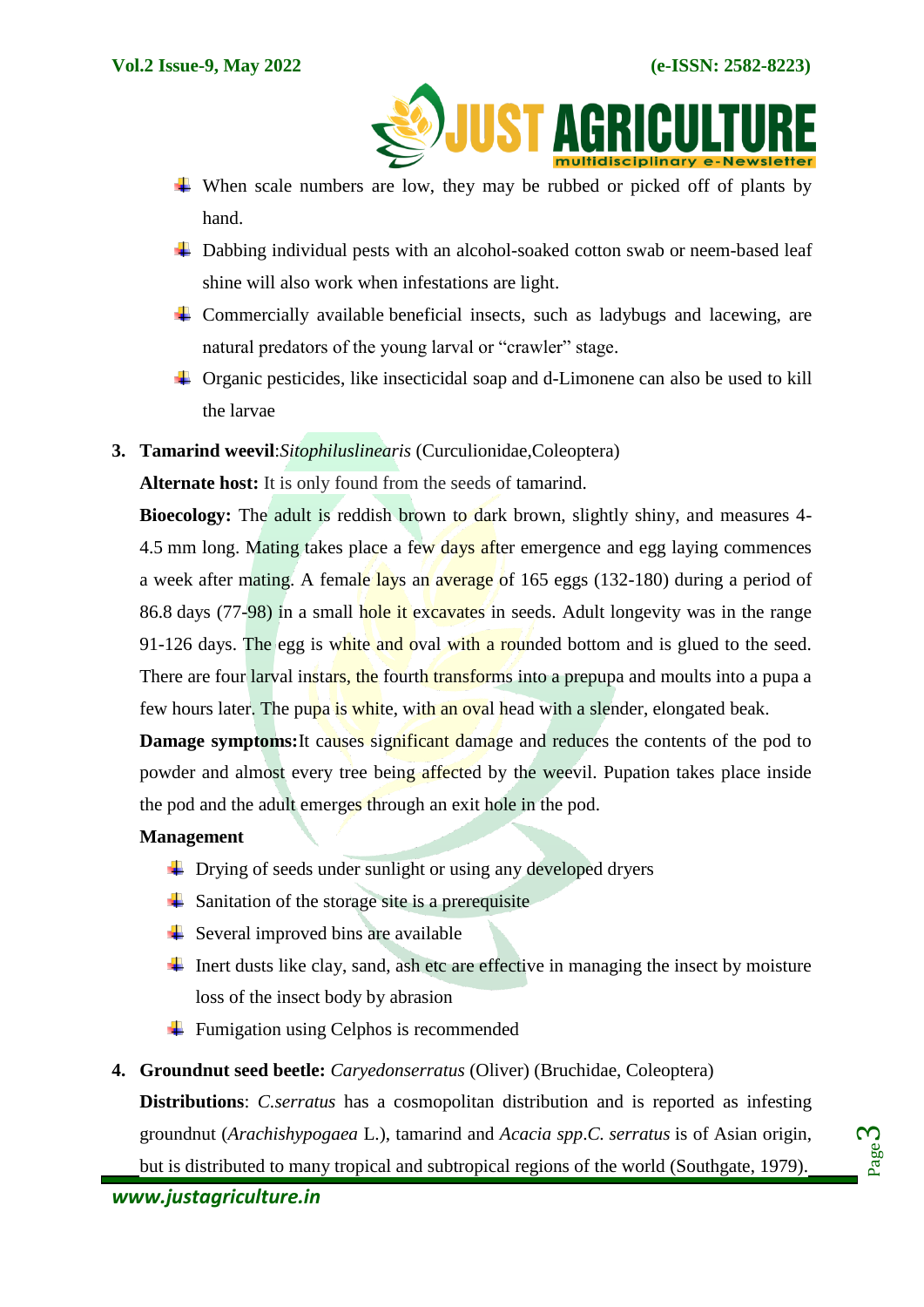

**Alternate host**: Tamarind, Acacia,Cotton,African oil palm, Beans, Cocoa.

**Bioecology**: The eggs of *C. serratus* are translucent, white, oval, approximately 1 mm long and 0.5 mm wide. The larvae are scaribeiform and sparsely hairy. They usually leave the pods of their host before pupation. Pupae are creamy white, glabrous, about 5 mm long. It is a large robust bruchid whichis almost always associated with groundnuts or tamarinds. It has a reddish-brown cuticle, densely clothed with grey-brown setae, but with dark, irregular markings on the elytra. The pygidium in the female is fully visible from above. Antennae are 5 to 10 serrate with 2-4 segments impressed basally. Head is with prominent and median carina.

**Damage symptoms**: The translucent milky-white eggs are attached to the pod wall. After hatching, the larva burrows straight through the egg shell and the pod wall, and starts eating the seed. The first sign of attack is the appearance of "windows" cut into the pod wall by the larva to allow the adult to leave the pod after emerging from the pupalcocoon. Fully grown larva sometimes come out through the exit holes made by the previous generations. They often live in the storage sacks and pupate in large numbers at the bottom of the pile of sacks.

### **Management**

- Fumigation with methyl bromide by 32g/m**<sup>3</sup>** for 4hrs followed seed treatment with chlorpyriphos 3g/kg seed.
- Removal of the infested seeds followed by the seed treatment.
- **5. Groundnut bruchid**: *Caryedongonagra* (Fab.) (Bruchidae, Coleoptera).

**Distributions:***C.gonagra* is widely distributed in the old-world tropics and sub tropics but it is absent in from Australasia and has only a restricted distributions in the new world tropic.

**Alternate host**: Groundnut, Tamarind, almost all leguminous crops.

**Bioecology**: Small translucent milky-white eggs can be seen attached to the pod wall. The larva burrows through the pod wall and starts eating the seed.Fully grown larva often leaves the storage sack and pupate in large numbers at the bottom of the pile of. The females laid 53-95 or several hundred eggs, gluing them to the surface of the shells (pods) or kernels (seeds). The incubation period was 8.5 days. The newly hatched larva burrows straight through the eggshell and pod wall, and eats the kernel, feeding only within a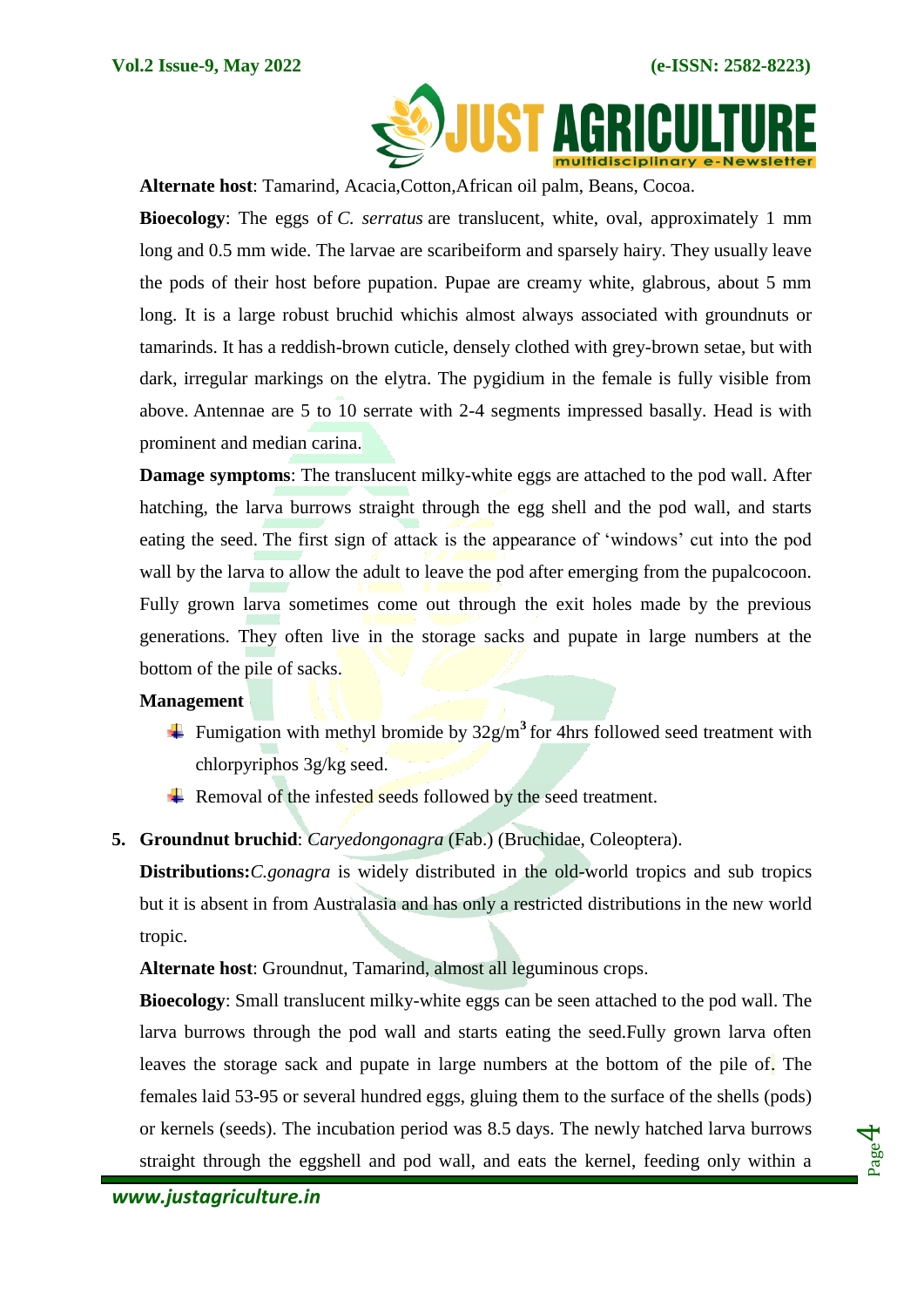

single seed. The cocoon was capsule-shaped and dirty white in colour. Longevity of the adult female was 31.1days, while adult males survived for 28.1 days.

**Damage symptoms**: The first sign of attack is the appearance of window cut into the pod wall by the larva.The larva burrows through the pod wall, eats the seeds.

**Management**: Drying the pods to less than 10% moisture before storing. Spraying the bag with pods with DDVP at 2ml/l of water or dusting with 5% malathion. Fumigation of pods with aluminum phosphide @3g tablets/bag of tamarind and covering the sack with polythene sheet for 5 days can effectively control the bruchids without affecting the seed viability.

### **Pests of Papal**

**1. White fly:** *Bemisiatabaci*(Aleyrodidae,Hemiptera)

**Distributions:** Tropical and warm temperate countries of the world: South Europe, Africa,India.

**Alternate host**: *B. tabaci* is a polyphagous insect has a wide host range of more than 500 host plant species belonging to more than 60 plant family's economic importance, such as vegetables, oil and ornamental plants.

**Bioecology**: Eggs are usually laid in circular groups, underside of the leaves, with the broad end touching the surface and the long axis perpendicular to the leaf. Eggs are pear shaped with a pedicel spike at the base, approximately 0.2 mm long. The pupa is flat, irregular oval shape, about 0.7 mm long, with an elongate, triangular vasi form orifice. The first instar is the only nymphal stage of this whitefly which is mobile. It moves from the egg site to a suitable feeding location on the lower surface of the leaf, after which its legs are lost in the next moult and the larva becomes sessile. It does not move again throughout the remaining nymphal stages. The fourth nymphal stage is termed the puparium, or also known as "red-eye nymphs".Adults are approximately 1 mm long, the male slightly smaller than the female. The body and both pairs of wings are covered with a powdery, waxy secretion, white to slightly yellowish in colour. The life span of the female can extend to 60 days. The life of the male is generally much shorter, being between 9 and 17 days. Each female can oviposit over 300 eggs during her lifespan.

**Damage symptoms**: *B. tabaci* damage the crop by sucking the sap and reduce the crop yield about 50%. Whiteflies cause damage to plants in two ways firstly by sucking the sap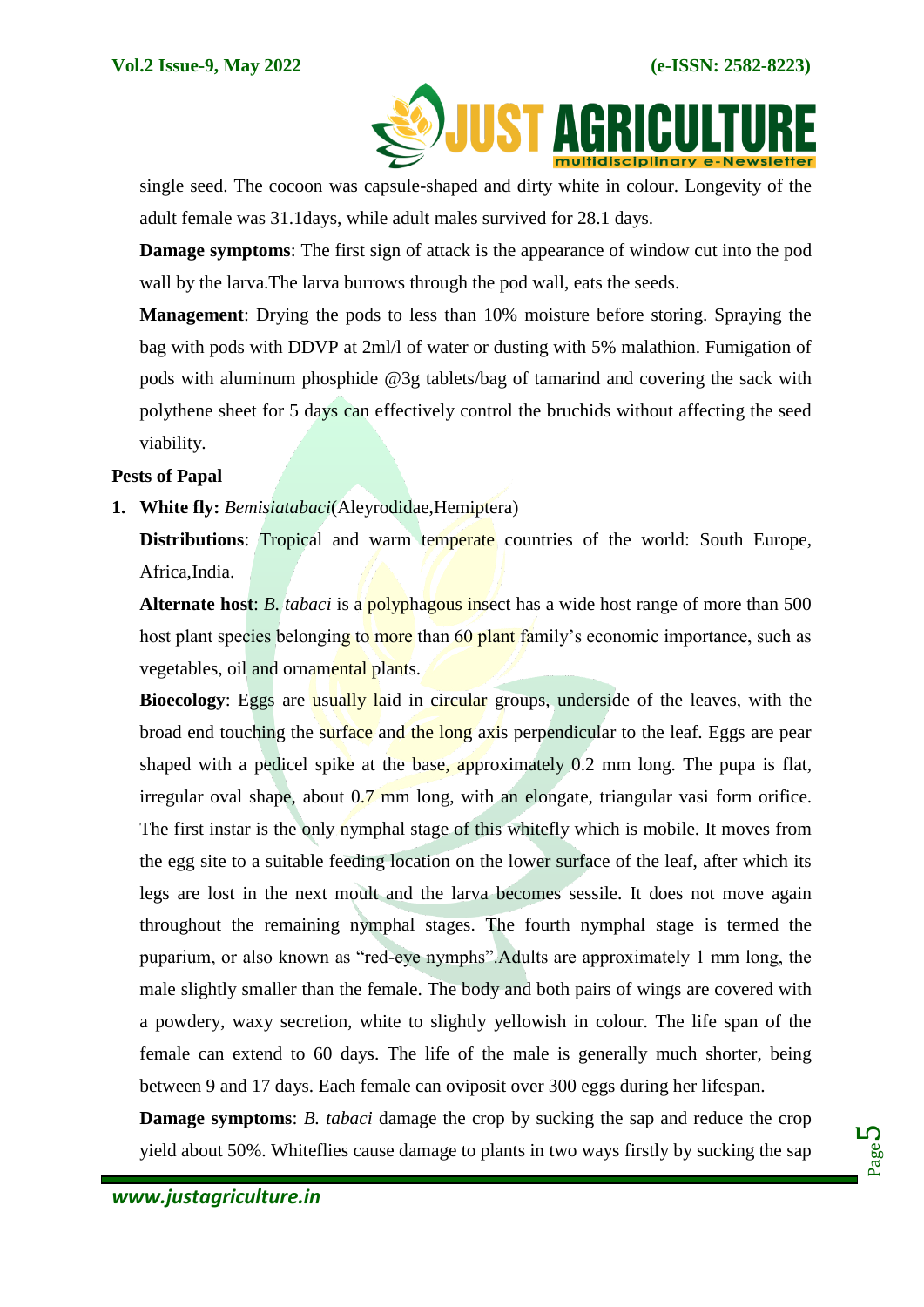

and secondly by excreting honey dew on which sooty mould grows. Direct damage is caused byadults and nymphs. They feed by inserting their mouthparts especially in young plants phloem sap from sieve tubes with their sucking mouthparts. The honeydew is colonized by sooty molds, which reduces the quality.

**Management**: Avoid the alternate, cultivated host crops of the white fly in the vicinity. Adoptingcrop rotation with non-preferred hosts such as sorghum, ragi, maize etc., for the white fly to check the buildup of the pest. Removal and destruction of alternate weed hosts.Monitoring the activities of the adult white flies by setting up yellow pan traps and sticky traps at 1 feet above the plant canopy and also in situ counts.

**2. Greenish silk moth***: Trilochavarians*(Bomycidae, Lepidoptera)

**Distributions:** It is widespread in the Oriental region from [India,](https://en.wikipedia.org/wiki/India) [Sri Lanka,](https://en.wikipedia.org/wiki/Sri_Lanka) [China,](https://en.wikipedia.org/wiki/China) extending to [Taiwan,](https://en.wikipedia.org/wiki/Taiwan) the [Philippines,](https://en.wikipedia.org/wiki/Philippines) [Pakistan,](https://en.wikipedia.org/wiki/Pakistan) [Sulawesi](https://en.wikipedia.org/wiki/Sulawesi) and [Java.](https://en.wikipedia.org/wiki/Java)

**Alternate host**: Siamese rough bush

**Bioecology**:There are two colour varieties in the species; *albicollis* is the greyish form and *varians* is the reddish form.Head, thorax and abdomen of males are pale or dark reddish brown. Forewings are pale reddish brown or greyish, with two antemedial curved waved lines. There is a dark patch on the outer margin below the apex. The costal edge is paler with cilia being dark reddish brown. Hindwings are pale or dark reddish brown or with greyish with outer reddish-brown area. The postmedial line is indistinct. Ventral surface is paler with some dark red stripes.Larvae is elongated and brown with dark dots and a lateral row of black spots. There is a slight protuberance on each of the thoracic and 5th, 8th somites. A long slender horn can be seen on anal somite. A silken cocoon is oval and pale. Pupation takes place in a boat-shaped cocoon, closely woven with white or yellow rather-papery silk. The pupa is pale yellow.

**Damage symptoms**: Larva completely defoliates and kills the plant.Dried up and completely defoliated trees. At the peak of infestation, larvae can consume all of the leaves of an individual shrub in just overnight.

### **References**

CABI, 2018b. *Aonidiella orientalis* (oriental yellow scale). In: Invasive species compendium. Jayaraj J, Ananthan M, 2009. Control of mealy bugs in tamarind. The Hindu, 5 November 2009. [http:// www.thehindu.com/todays-paper/tp-features/tp-scitech-and-